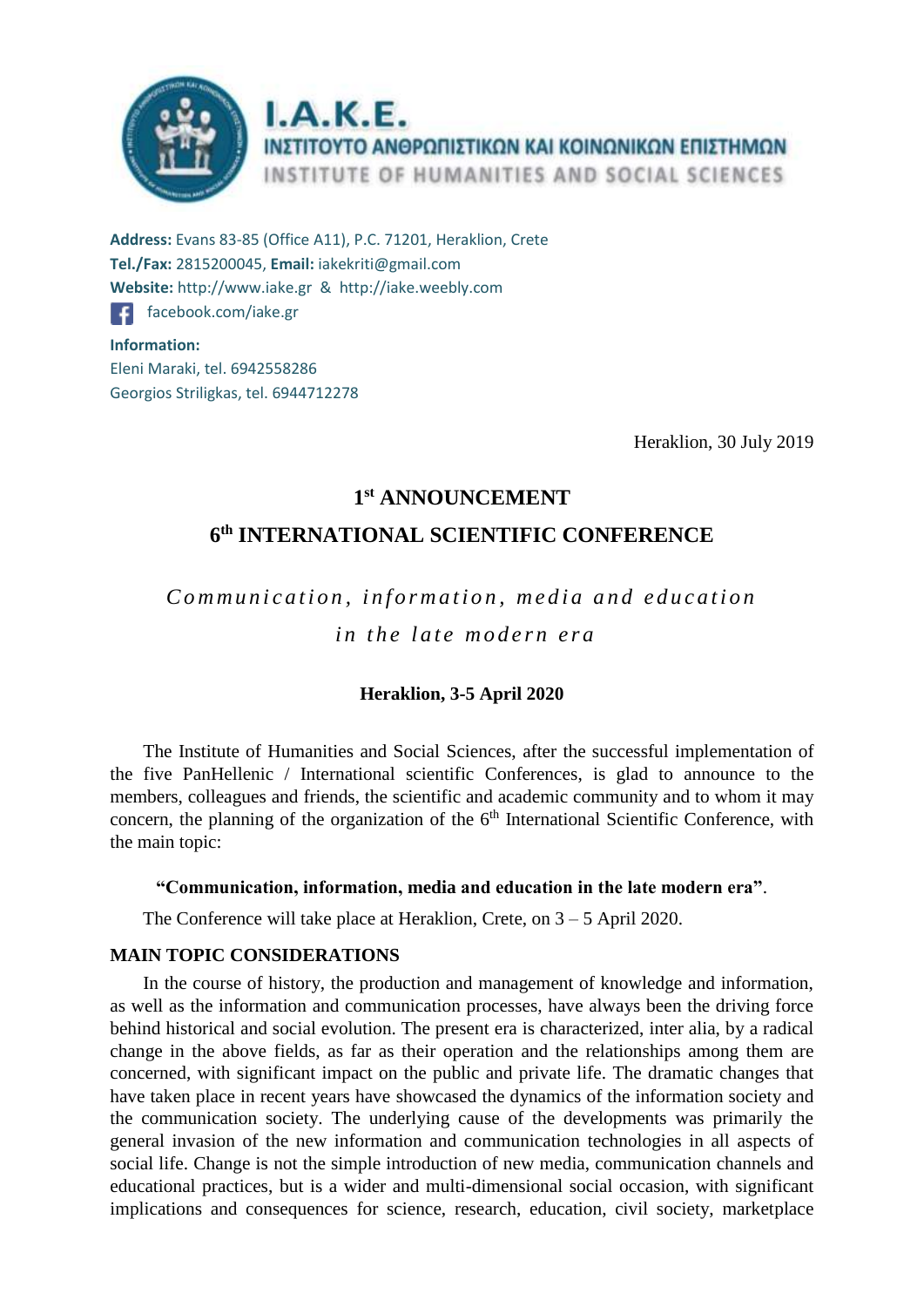operation, politics, and simple aspects of everyday life. Through the different aspects of globalization, the phenomenon is increasingly affecting the whole spectrum of social life, at a time when everything is interconnected. It is made prominent here the bidirectional relationship and interaction between knowledge and information, training and media, consumption and communication, information and research, social formation and education. At the same time, various dangers emerge, such as social manipulation, propaganda, fake news and more. Concerns are also raised about the protection of privacy and sensitive social groups, the distinction between the public and the private, the dominance of information over knowledge, equal access to information, knowledge and media, etc.

The main aim of the 6<sup>th</sup> International Scientific Conference is the critical inquiry and the scientific debate on current developments in the areas of information, communication and media, with a central focus on their impact primarily in the field of research, education and training and the wider society, in culture, in economics and in politics.

## **THEMATIC AREAS**

Taking the central theme as a point of departure, the Conference focuses on the following thematic areas, without excluding others that derive from its more general title:

#### **Communication dynamics**

- Historical retrospective, past, present and future
- Communication, social interaction and national consciousness
- Channels, media, institutions and processes
- Social dimensions, consequences and concerns

## **Information society**

- Theoretical framework and modern trends
- The competition between knowledge and information
- Production, organization, distribution and dissemination of information
- Use and management of information
- Modern technologies, networks, media and practices

# **Modern education and training**

- Information and communication in education
- Pedagogical, educational and teaching theory
- Education policies, orientations and structures of education
- Curricula, supporting and teaching materials
- Teaching methodology, teaching recommendations, teaching scenarios
- General education, scientific specialization and vocational training
- Innovative programs, new technologies
- Sustainability education, vocational guidance
- Special education and integration training
- Non-formal education, lifelong learning
- Educational research

### **Social, political and economic life**

- Communication and information in the public life
- Identities and political communication
- Interpersonal relations and communication
- Challenges, concerns, ethical issues
- Public discourse and politics
- Information, training and economics
- Communication and information on culture, art and religion
- Communication and entertainment.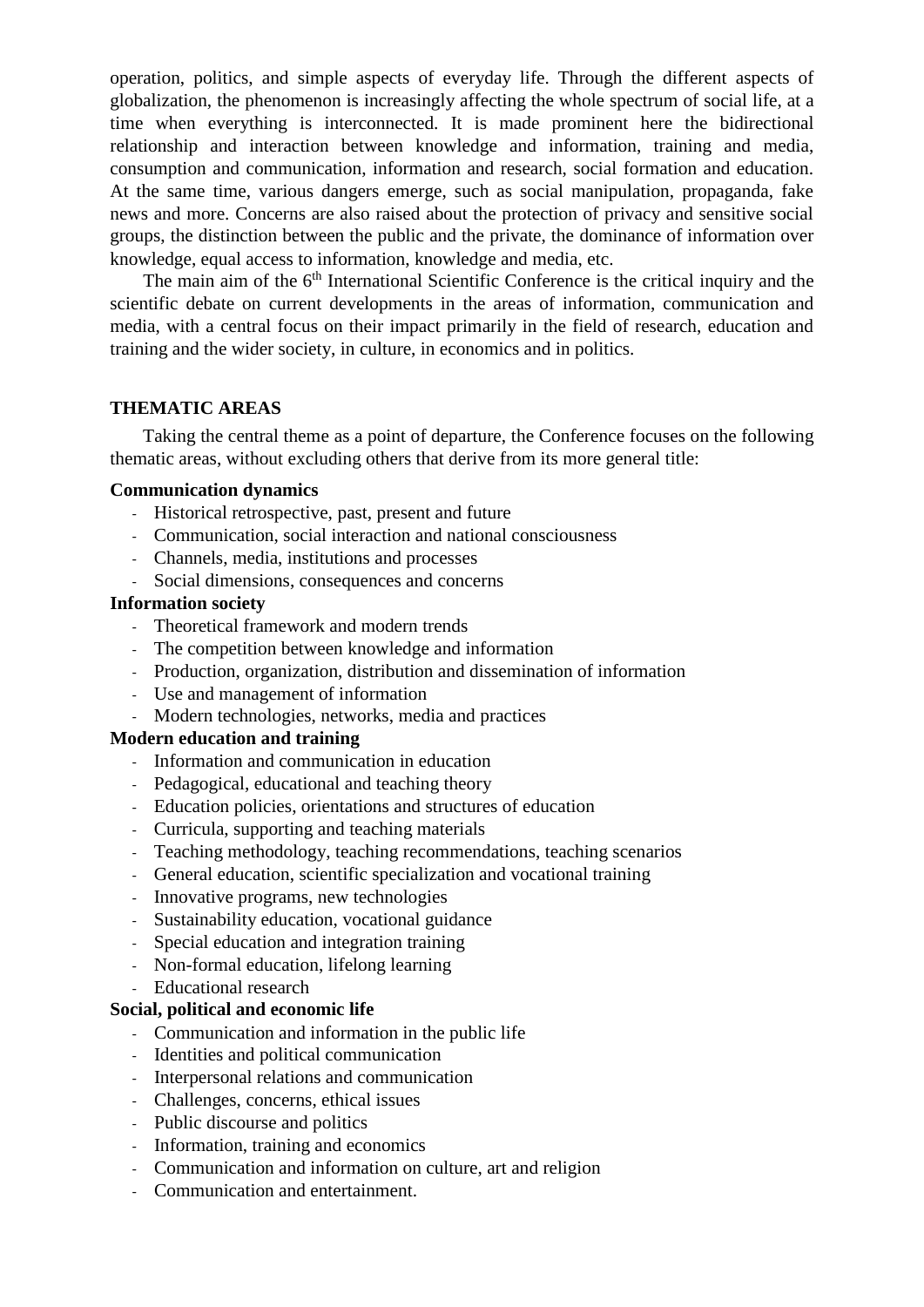## **TARGET AUDIENCE**

- $\checkmark$  Researchers, Scientists, Scholars
- $\checkmark$  Education executives and educators of all levels and structures of education
- $\checkmark$  Executives and employees in media and information
- $\checkmark$  Executives and workers in social institutions and culture
- $\checkmark$  Undergraduate and postgraduate students
- $\checkmark$  PhD Candidates, Doctors, postdoctoral researchers
- $\checkmark$  Anyone wishing to contribute with a fruitful reflection concerning the main topic and the thematic areas of the Conference.

## **TYPES OF ACTIVITIES-TASKS**

Activities-tasks to be presented at the Conference are:

- **Lectures**
- **Poster presentations** in digital form
- **Workshops**

The above include scientific papers, research, studies, good practices, teaching scenarios, presentations of educational software and materials, etc., related to the main topic and the thematic areas of the Conference. Detailed instructions on the structure and format of the submissions and posters will be announced shortly after approval of the abstracts to be submitted by the rapporteurs.

In addition, the Conference activities-tasks include:

- **Presentations** from **invited Special Rapporteurs**
- **Thematic Colloquiums**
- **Original paper and original teaching scenario competition**
- **Parallel events**

#### **KEY DATES**

**Abstract submission opens:** 15 September 2019 **Abstract submission closes:** 30 November 2019

**Final deadline for full paper submission and nomination for original paper award**: 20 December 2019

**Notification of acceptance of abstract and participation:** until 10 January 2020 **Conference implementation:** 3-5 April 2020

Anyone interested in joining the Conference as a rapporteur - with a presentation or a poster or workshop - should submit an abstract of your paper via the special form at [http://www.iake.gr](http://www.iake.gr/) or [http://iake.weebly.com,](http://iake.weebly.com/) where you can find the required authoring guidelines. The text of the abstract should be **up to 300 words** and must be accompanied by the authors' details, as well as the type of paper and the thematic area it belongs to.

**Please note that each rapporteur may not participate with more than two submissions either as first or second rapporteur. Notification of acceptance or rejection of the abstract will be announced by January 10th 2020.**

The cost of attending the conference with a presentation - poster is 50 euros for each rapporteur. The cost covers: Conference folder, rapporteur's attestation, digital book of abstracts, digital proceedings of the Conference, coffee during breaks. Conference attendance is free of charge. Registration fee of 10 euros provides: conference folder, digital book of abstracts, certificate of attendance and coffee during breaks. The rapporteurs **will pay the**